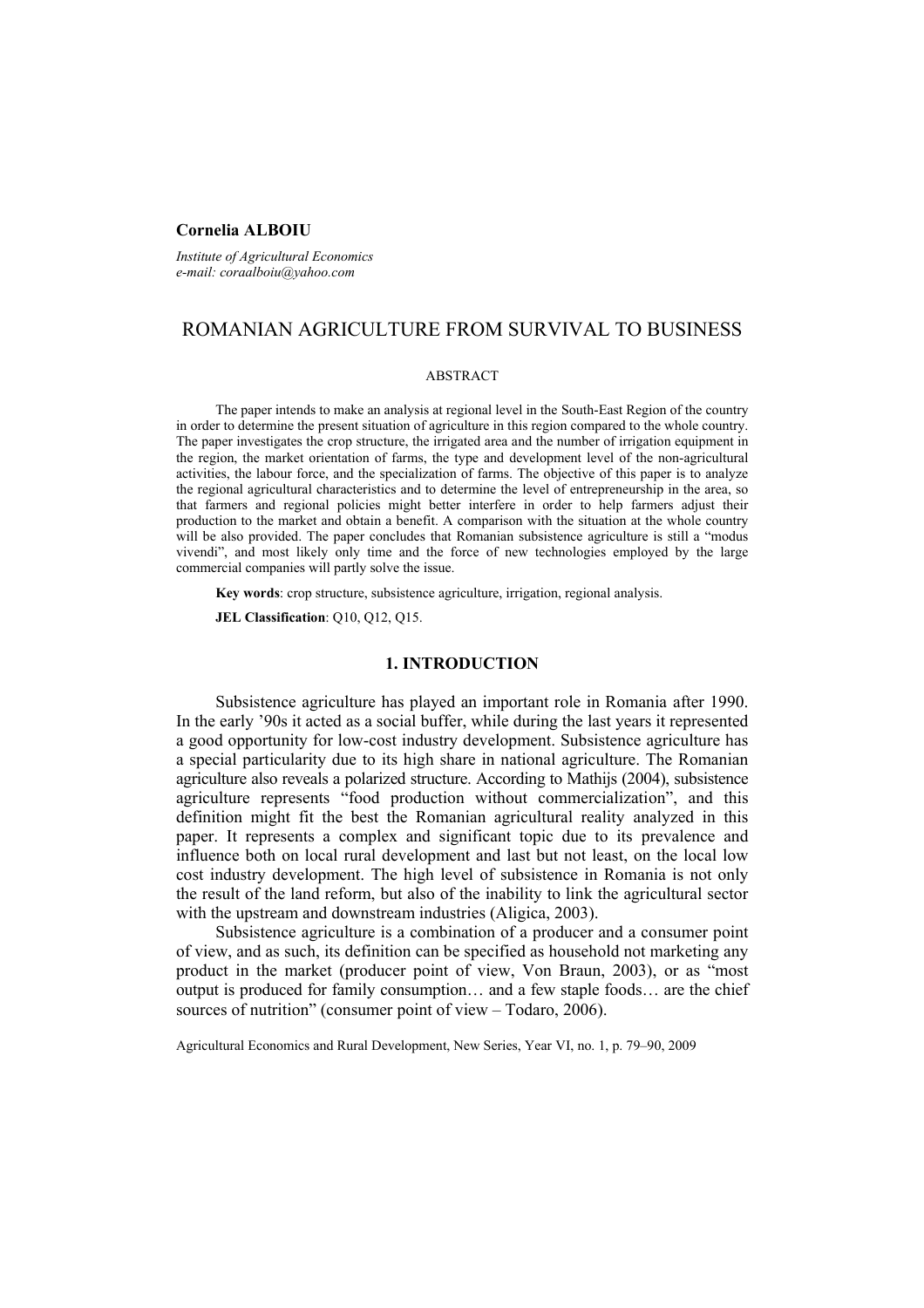The analysis is made both at national and regional level because a review of previous agricultural studies reveals the importance of analyzing the regional development (Vincze, 2000) in order to better respond to the local rural development needs.

In 2005, at national level, the utilized agricultural area per holding represented 3.3 ha, which means that on most holdings the production mainly goes to self consumption. According to statistics, almost 44% of holdings hold less than 1 ha. Nevertheless, according to the last data, the average utilized agricultural area (UAA) per holding started to increase from 3.1 ha in 2002 to 3.5 ha in 2007. The number of holdings proportionally decreased, reaching 3.93 million, i.e., less by 12% compared to 2002. By categories, the average utilized agricultural area represented 2.3 ha for individual holdings and 270.5 ha for legal holdings.

# **2. AGRICULTURAL PRODUCERS IN THE SOUTH-EAST REGION AND NATIONAL LEVEL**

The analysis is based upon the statistical data from the Agricultural Census of 2002, the farm surveys of 2005 and 2007 and upon a regional survey conducted in the respective region in the year 2006. According to the Agricultural Survey, 2007, the main agricultural producers in the South-East region of Romania are represented by individual producers (99%) and legal entities (commercial companies, agricultural associations, units belonging to public administration and others) (1%). Similar percentages are valid at national level (Table 1).

| Types of              | No. of  | <b>UAA</b> | No. of  | <b>UAA</b> | No. of  | <b>UAA</b> | Changes   | Changes   |
|-----------------------|---------|------------|---------|------------|---------|------------|-----------|-----------|
| agricultural          | farms   | 2002       | farms   | 2005       | farms   | 2007       | in number | in area   |
| holdings              | 2002    | ha         | 2005    | ha         | 2007    | ha         | 2007/2002 | 2007/2002 |
| Individual<br>farmers | 552729  | 1063311    | 529678  | 1303119    | 498570  | 1263234    | 90%       | 119%      |
| Legal<br>entities     | 2827    | 1085857    | 2468    | 848089     | 2849    | 924752     | $101\%$   | 85%       |
| Total S-E             | 555556  | 2149168    | 532146  | 2151208    | 501419  | 2187987    | 90%       | 102%      |
| Individual<br>farmers | 4462221 | 7708754    | 4237889 | 9102018    | 3913651 | 8966308    | 88%       | 116%      |
| Legal<br>entities     | 22672   | 6221949    | 18263   | 4804683    | 17699   | 4786737    | 78%       | 77%       |
| Total<br>National     | 4484893 | 13930703   | 4256152 | 13906701   | 3931350 | 13753045   | 88%       | 99%       |

*Table 1 Number and agricultural area of agricultural holdings* 

Source: Agricultural Census 2002, Farm survey 2005, Farm survey 2007.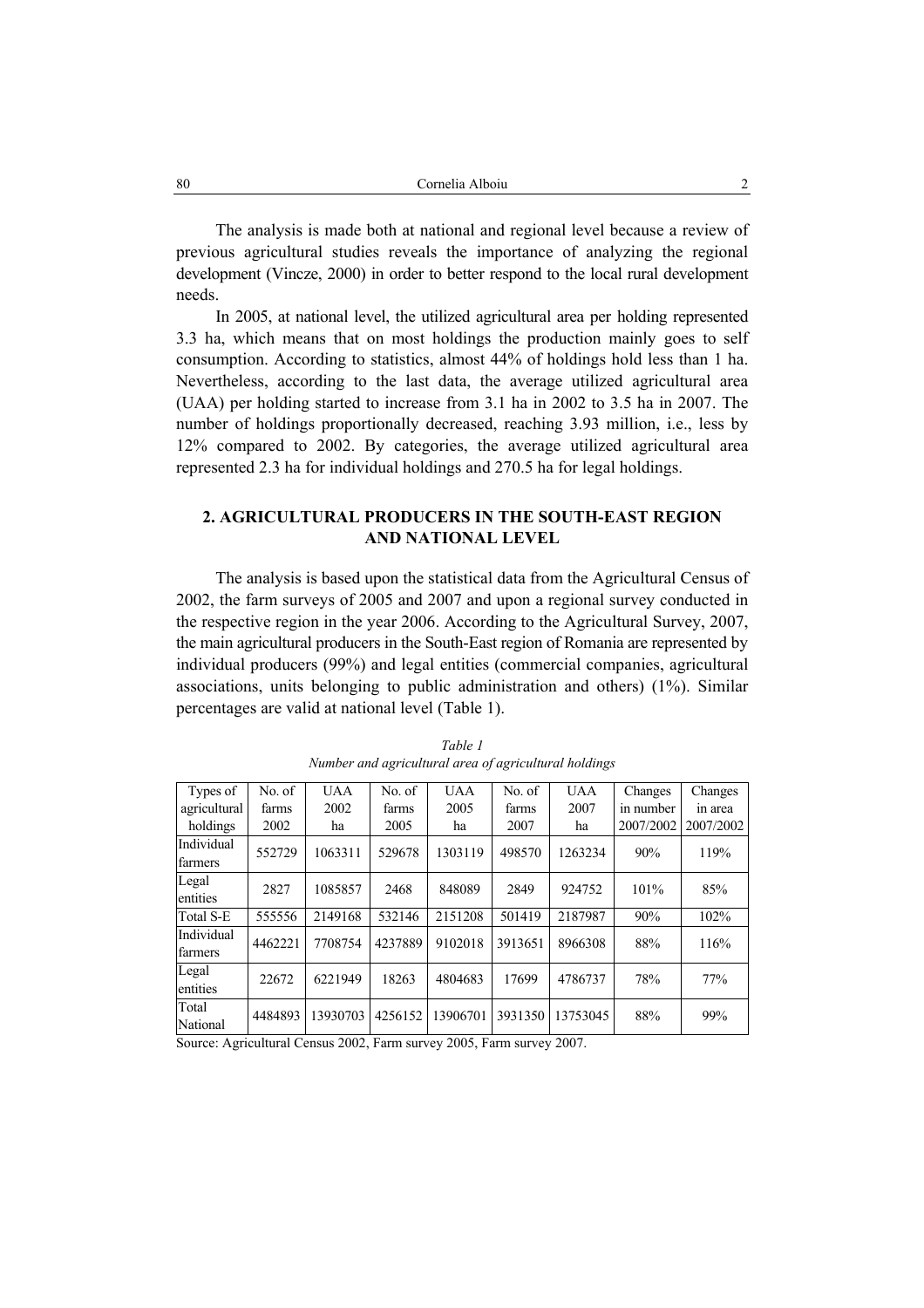In 2007, in South-East region, 58% of the land was managed by individual farmers and 42% by legal entities. This reveals a high polarization process with 1% of farmers managing 42% of the land and 99% of individual farmers managing 58% of the land. At national level, 65% of the land was managed by individual farmers and 35% of the land was managed by legal entities (Table 2).

| Types of agricultural | Average area | Average area | Average area | Managed land   | Managed land   |  |  |  |  |
|-----------------------|--------------|--------------|--------------|----------------|----------------|--|--|--|--|
| holdings              | ha/farm 2002 | ha/farm 2005 | ha/farm 2007 | $2005$ as % of | $2007$ as % of |  |  |  |  |
|                       |              |              |              | total land     | total land     |  |  |  |  |
| Individual farmers    | 1.9          | 2.5          | 2.5          | 61%            | 58%            |  |  |  |  |
| Legal entities        | 384.1        | 343.6        | 324.6        | 39%            | 42%            |  |  |  |  |
| Total S-E             | 3.9          | 4.0          | 4.4          | 100%           | 100%           |  |  |  |  |
| Individual farmers    | 17           | 2.1          | 2.3          | 65%            | 65%            |  |  |  |  |
| Legal entities        | 274.4        | 263.1        | 270.5        | 35%            | 35%            |  |  |  |  |
| <b>Total National</b> | 3.1          | 3.3          | 3.5          | 100%           | 100%           |  |  |  |  |

*Table 2 Average area per farm* 

Source: Agricultural Census 2002, Farm survey 2005, Farm survey 2007.

# **3. FARMERS' SPECIALIZATION**

At regional level, 84% of individual producers are specialized both in crop production and livestock breeding (Table 3). The legal entities are specialized mainly in crop production (82%), 16% have a mixed specialization and 2% are specialized only in livestock breeding.

| Types of agricultural producers |                | No. of<br>holdings | Mixed<br>livestock<br>and crop<br>production | $\%$ | Only crop<br>production | $\frac{0}{0}$ | Only<br>livestock<br>breeding | $\frac{0}{0}$  |
|---------------------------------|----------------|--------------------|----------------------------------------------|------|-------------------------|---------------|-------------------------------|----------------|
| S-E Region                      | Individual     | 498570             | 421700                                       | 84   | 67188                   | 13            | 12531                         | $\overline{2}$ |
| 2002                            | Legal entities | 2827               | 464                                          | 16   | 2316                    | 82            | 47                            |                |
| National level                  | Individual     | 3913651            | 3252011                                      | 83   | 582396                  | 15            | 79244                         | $\overline{2}$ |
| 2007                            | Legal entities | 17699              | 2231                                         | 13   | 15152                   | 86            | 312                           | ◠              |

*Table 3 Specialization of agricultural producers* 

Source: Agricultural Census, 2002**;** Farm Survey, 2007.

One might say that farmers usually do not switch from crop production to livestock production due to tradition and expertise, but they are more willing to switch within crop production from one crop to another crop according to the market demand. Similar percentages are valid for the national level.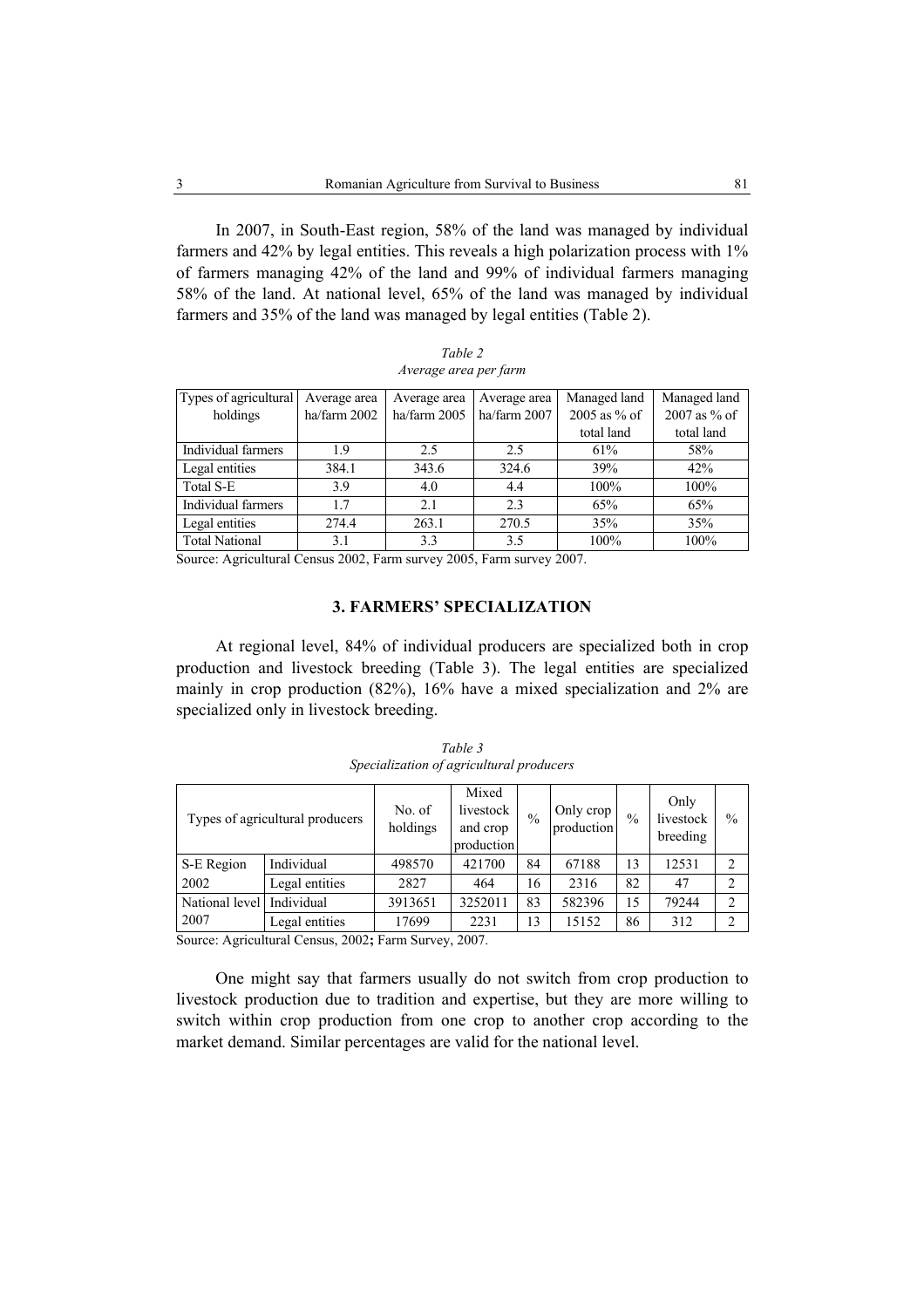### **4. THE COMMERCIALIZATION OF THE AGRI-FOOD PRODUCTS**

At regional level, considering the number of hectares managed by individual producers (58% of the total land), one can say that the degree of agri-food commercialization of the individual producers is very low. The individual farmers produce mainly for self-consumption (76%), due to the fact that the level of production obtained on a small scale is much reduced and the farmers are not oriented towards markets (Table 4). On the other hand, legal entities produce mainly for commercialization (63%).

|            | Agricultural holdings | Self<br>consumption<br>(no) | $\%$ | Surplus is meant<br>for<br>commercialization<br>(no) | $\frac{0}{0}$ | Mainly for<br>commercialization<br>(no) | $\frac{0}{0}$ |
|------------|-----------------------|-----------------------------|------|------------------------------------------------------|---------------|-----------------------------------------|---------------|
| Individual | S-E Region            | 423652                      | 76   | 111623                                               | 20            | 17454                                   | 4             |
| holdings   | National              | 3422089                     | 77   | 947484                                               | 21            | 92468                                   | $\mathcal{D}$ |
| Legal      | S-E Region            | 622                         | 22   | 583                                                  | 21            | 1622                                    | 57            |
| entities   | National              | 7322                        | 32   | 4461                                                 | 20            | 10834                                   | 48            |

*Table 4 Marketability of products by agricultural holdings* 

Source: Agricultural Census, 2002.

For South-East region, Table 4 reveals that 76% of individual producers produce only for self consumption (i.e. they are semi-subsistence farmers), while 57% of legal entities produce mainly for commercialization purposes. Accordingly, only 4% of individual producers are market oriented and 20% of them have some surplus that is marketed.

At national level, the percentage of self-consumption of individual holdings is even higher, while for legal entities sale 48% of the production.

It is interesting to note that at regional level, the non-agricultural activities carried out by the agricultural producers in the S-E region are very few. This suggests a very low level of entrepreneurship in the area.

*Table 5 Non-agricultural activities carried out by individual and legal entities in the South-East region of Romania* 

| Holdings which carry out non-agricultural<br>activities | Individual | Legal | Total   |
|---------------------------------------------------------|------------|-------|---------|
| Number of holdings S-E region                           | 19338      | 677   | 20015   |
| % of total number S-E region                            | 6%         | 40%   | 6%      |
| Number of holdings-national level                       | 1598600    | 5526  | 1604126 |
| % of total number–national level                        | 37%        | 30%   | 37%     |

Source: Farm survey 2005, National Institute for Statistics.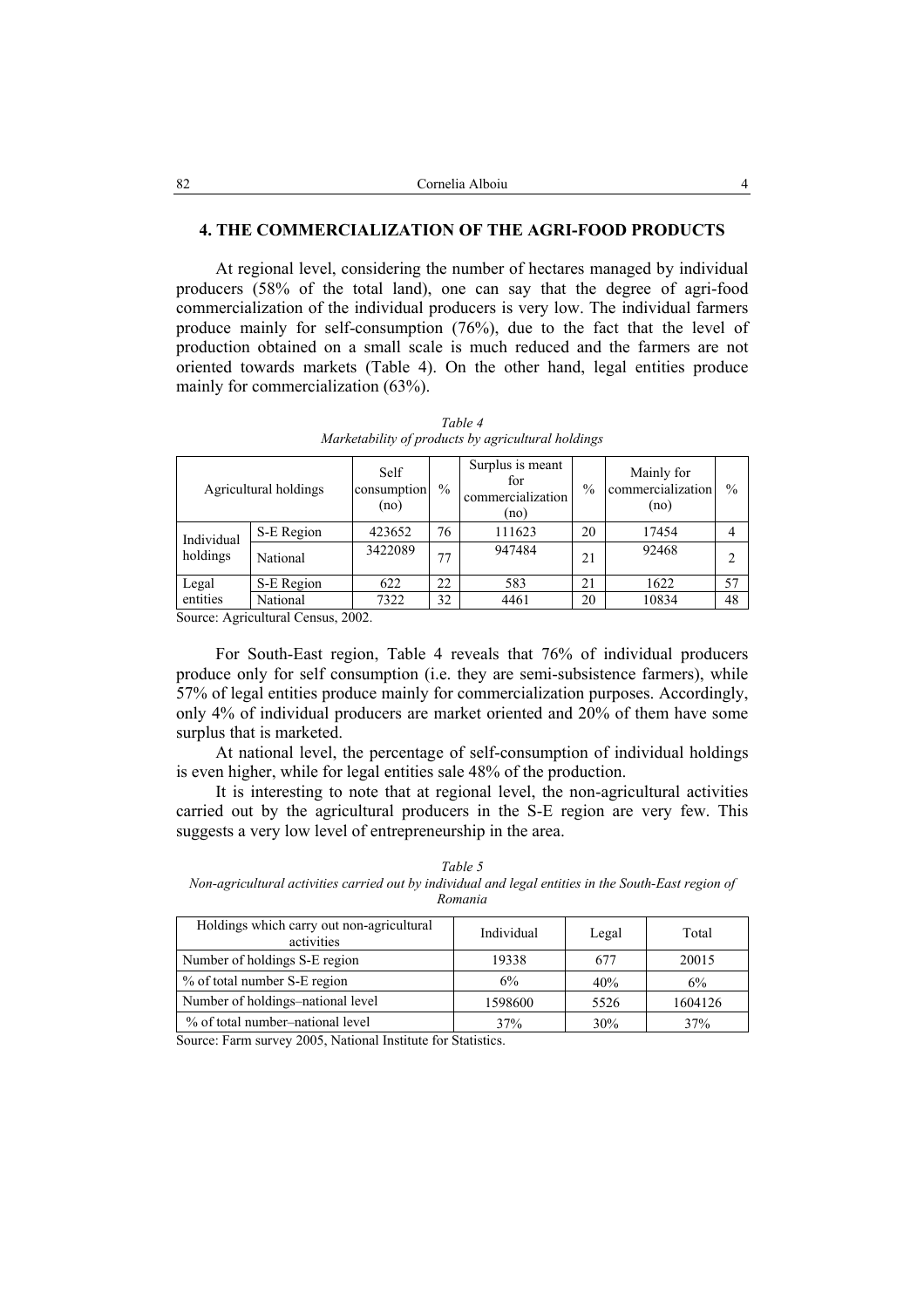Table 5 reveals that the percentage of those agricultural producers carrying out non-agricultural activities is very small. Meat, milk and vegetable processing are the main activities carried out in the region. Legal holdings have a stronger entrepreneurship status, 40% of them being involved in non-agricultural activities.

At national level, the entrepreneurship level on individual holdings is much higher i.e., 37%, and only 30% for legal entities. An interesting consideration, which is partially in contrast with the definition of subsistence given by Todaro (2006) presented above, the Romanian subsistence food production is not limited to staple crops or nutritious food, but is also relevant for complex food products such as wine and spirits, cheese and cured meat. This particular area in subsistence agriculture is household food processing, where households manufacture their own products, through bioprocesses that have a certain level of technology and technical skills. In fact, this kind of household can be considered as a form of "subsistence food company", having a larger interference with the food production market, since also members of the family coming from urban area prefer to obtain these products from relatives rather than from retailers (Bleahu, 2002).



Source: Agricultural Census, 2002.

Figure 1. Non-agricultural activities carried out in the South-East region.

Figure 1 reveals the non-agricultural activities carried out by the agricultural holdings in the S-E region of Romania. The main non-agricultural activities carried out by the agricultural holdings are: grapes processing (34%), fruits and vegetable processing (15%), milk processing (13%), trade (13%), meat processing (11%). The area has tradition in vegetables and fruit farming as well in vineyards, and this is reflected in the processing activities.

At national level, trade is the main non-agricultural activity carried out (28%), followed by milk processing (23%), fruit and vegetables processing (22%), grapes processing 19%.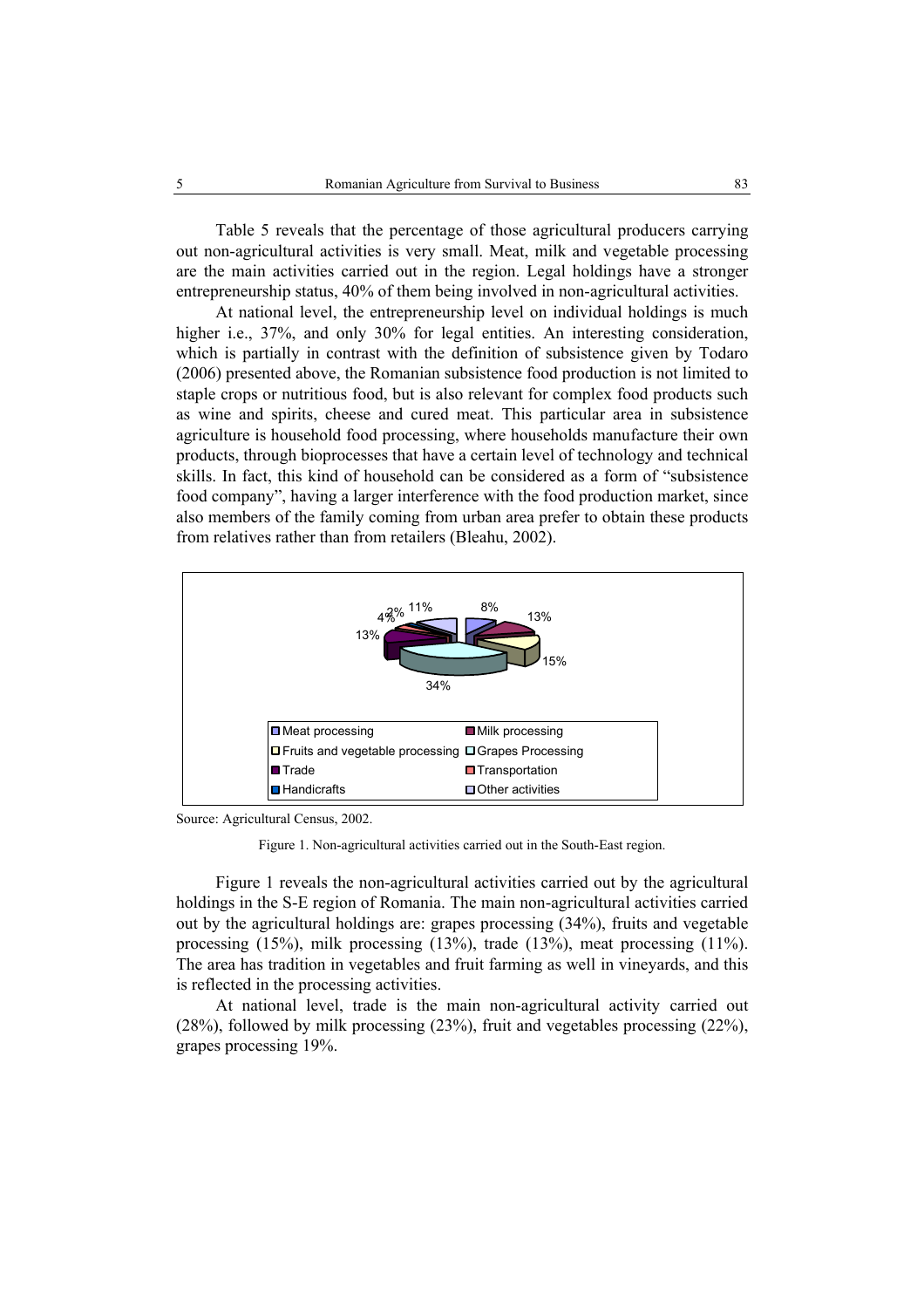

Source: Agricultural Census, 2002.

Figure 2. Non-agricultural activities carried out at national level.

# **5. IRRIGATION IN THE SOUTH-EAST REGION AND AT THE NATIONAL LEVEL**

This section gives an overview of the irrigation in the region and of the main irrigated crops. The irrigated cropping pattern by type of producers is presented in Table 6 and 7.

| Individual producers | Irrigated area $-$ ha | Cropping pattern % | Number         | $\frac{0}{0}$  |
|----------------------|-----------------------|--------------------|----------------|----------------|
|                      |                       |                    |                |                |
| Wheat                | 9278.4                | 19%                | 1071           | 6              |
| Maize                | 19579.0               | 41%                | 8121           | 48             |
| Sunflower            | 9312.0                | 19%                | 1095           | 6              |
| Soybean              | 1813.1                | $4\%$              | 88             |                |
| Sugar beet           | 135.3                 | 0%                 | 61             | $\theta$       |
| Potatoes             | 969.6                 | $2\%$              | 343            | $\overline{2}$ |
| Vegetables           | 3514.8                | 7%                 | 4318           | 25             |
| Fodder crops         | 1959.9                | 4%                 | 895            | 5              |
| Vineyards            | 107.4                 | $0\%$              | 300            | $\overline{2}$ |
| Orchards             | 18.8                  | $0\%$              | 25             | $\Omega$       |
| Meadows              | 2.5                   | $0\%$              | $\overline{4}$ | $\theta$       |
| Other crops          | 1432.0                | 3%                 | 620            | 4%             |
| Total                | 48122.5               | 100%               | 16941          | 100%           |

*Table 6 Irrigated area, cropping pattern, number of individual producers that irrigate, South-East region* 

Source: Agricultural Census, 2002.

In 2002, in the South-East region, 16941 individual farmers irrigated a total of 48122.5 ha. The main irrigated crop was maize 41%, followed by wheat 19%, sunflower 19%, and vegetables. A total of 1222 legal entities irrigated 116175.3 ha.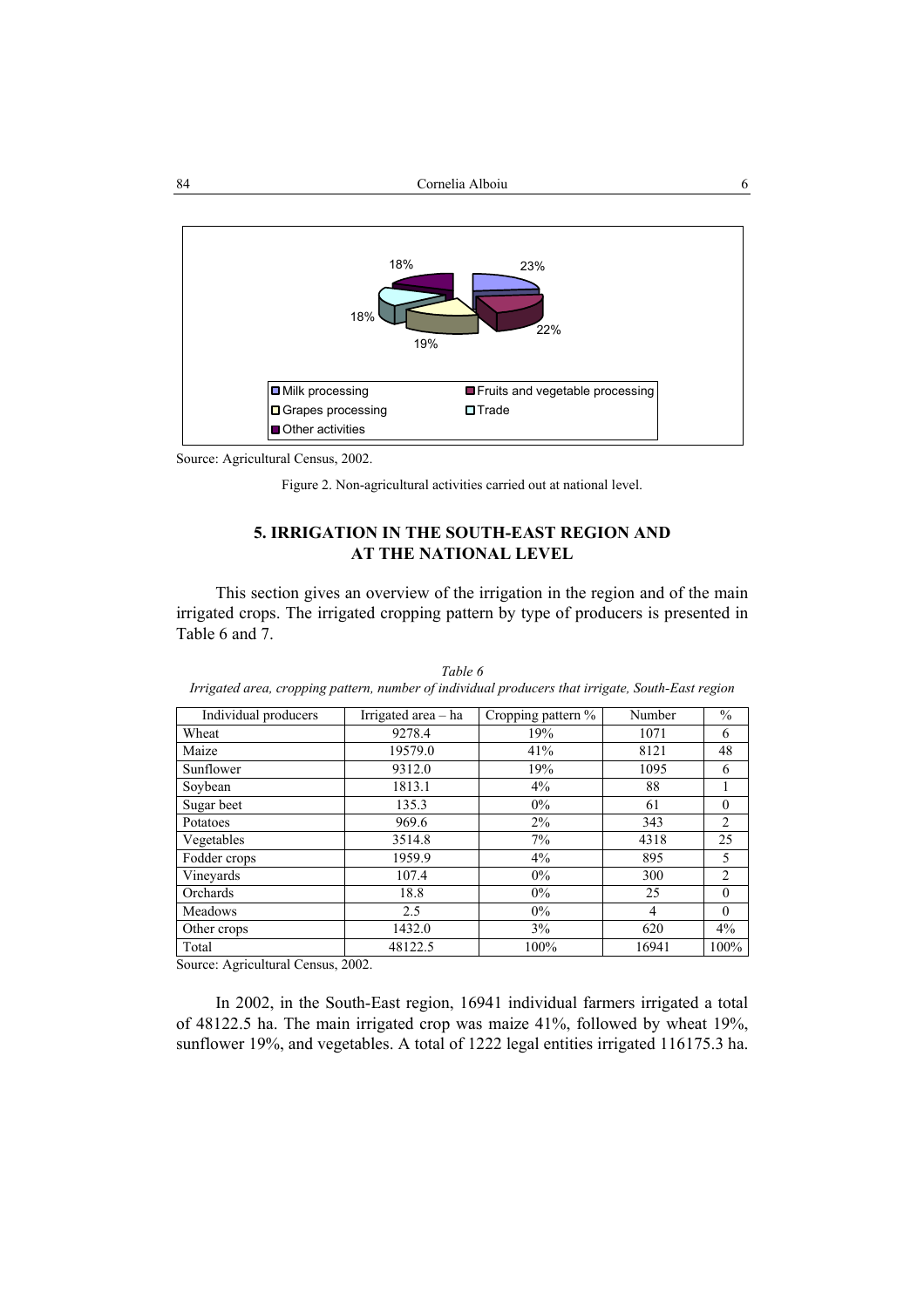The cropping pattern was quite different from that of the individual producers. The legal entities irrigated mainly wheat (30%), maize (19%), sunflower (17%) and soybean (10%).

| Legal entities | Irrigated area - ha | $\overline{C}$ ropping pattern % | Number | $\frac{0}{0}$  |
|----------------|---------------------|----------------------------------|--------|----------------|
| Wheat          | 34659.3             | 30                               | 213    | 17             |
| Maize          | 21747.6             | 19                               | 293    | 24             |
| Sunflower      | 19355.8             | 17                               | 220    | 18             |
| Soybean        | 11741.9             | 10                               | 95     | 8              |
| Sugar beet     | 408.0               | $\theta$                         | 15     |                |
| Potatoes       | 355.8               | $\theta$                         | 28     | 2              |
| Vegetables     | 2334.2              | $\overline{2}$                   | 78     | 6              |
| Fodder crops   | 6564.5              | 6                                | 131    | 11             |
| Vineyards      | 7771.4              | 7                                | 22     | $\overline{2}$ |
| Orchards       | 2547.7              | $\mathfrak{D}$                   | 21     | $\overline{c}$ |
| Meadows        | 837.0               |                                  | 3      | $\theta$       |
| Other crops    | 7852.3              | 7                                | 103    | 8              |
| Total          | 116175.3            | 100                              | 1222   | 100            |

*Table 7 Irrigated area, cropping pattern, number of legal entities that irrigate, South-East region* 

Source: Agricultural Census, 2002.

The statistical data and the survey conducted in this region reveal that the main water users are of two types – individual producers (those market-oriented) and commercial companies (legal entities).

| Type of agricultural<br>producers |        | Number of<br>holdings with<br>irrigation<br>infrastructure | Area with irrigation<br>infrastructure |        | % of the area with<br>irrigation<br>infrastructure |      | Average size<br>of irrigable<br>area/holding,<br>ha |      |
|-----------------------------------|--------|------------------------------------------------------------|----------------------------------------|--------|----------------------------------------------------|------|-----------------------------------------------------|------|
|                                   | 2002   | 2005                                                       | 2002                                   | 2005   | 2002                                               | 2005 | 2002                                                | 2005 |
| Individual producers              | 72333  | n.a                                                        | 223867.2                               | n.a    | 19%                                                | n.a  | 3.1                                                 | n.a  |
| Legal entities                    | 789    | n.a                                                        | 317148.3                               | n.a    | 59%                                                | n.a  | 402.0                                               | n.a  |
| Total S-E                         | 73122  | 40721                                                      | 541015.5                               | 280940 | 45%                                                | 13%  | 7.4                                                 |      |
| National level                    | 251051 | 102246                                                     | 1510815                                | 615328 | 11%                                                | 4.4% | 6.0                                                 | 6.0  |

*Table 8 Number and area by types of agricultural producers with own irrigation infrastructure, 2002* 

Source: Agricultural Census, 2002, Farm survey 2005.

Table 8 reveals that in the year 2002 in the S-E region, only 19% of the area farmed by individual farmers was covered by irrigation infrastructure while the area with irrigation infrastructure belonging to legal entities represented 59%; overall, 45% of the South-East area was covered with irrigation infrastructure and 11% of the area at national level. The area covered with irrigation infrastructure decreased in 2005 from 11% to 4.4%.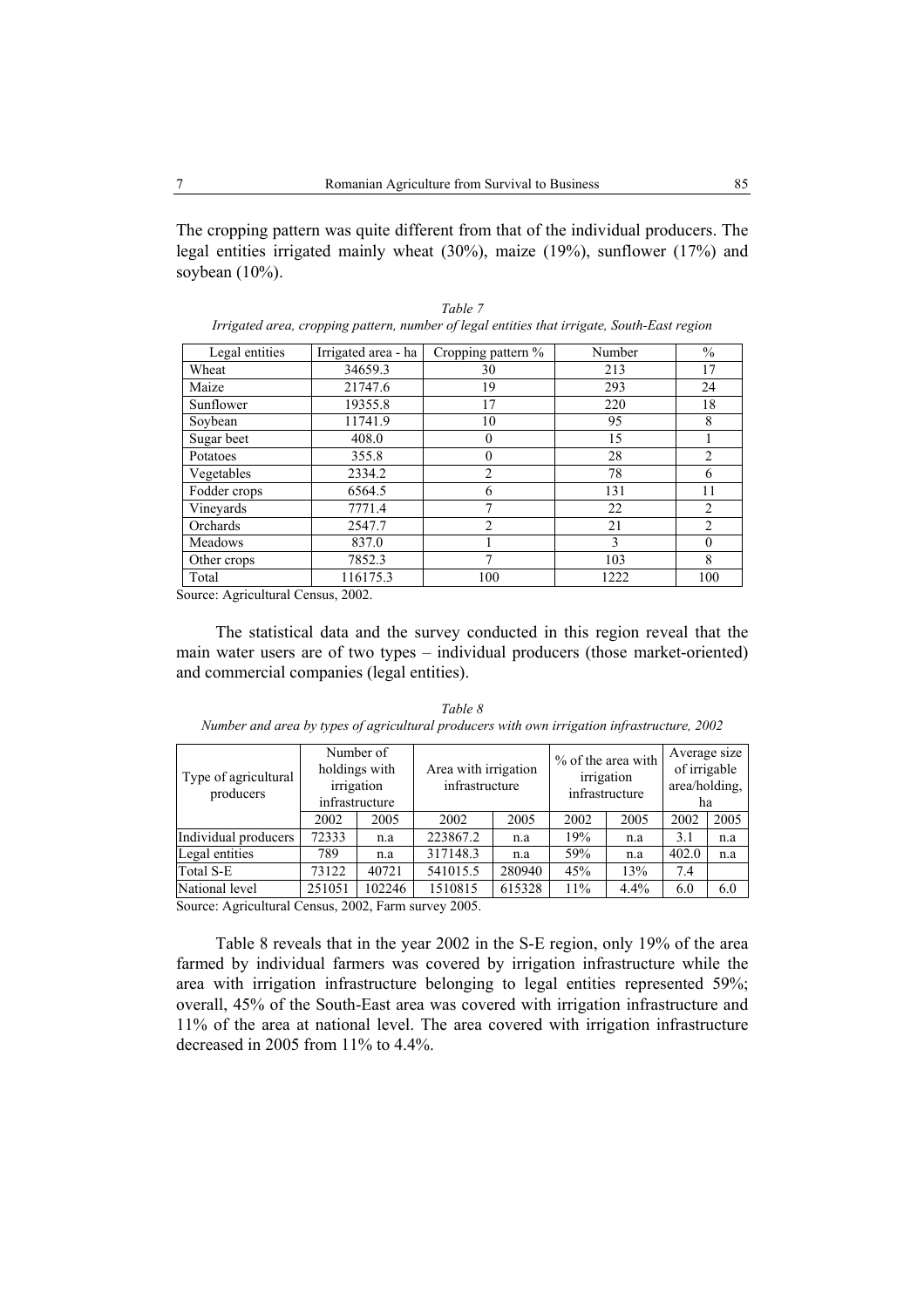| -86 | Cornelia Alboiu                                                                                                                                                                                                                                                                                                                                                                                                                                            |
|-----|------------------------------------------------------------------------------------------------------------------------------------------------------------------------------------------------------------------------------------------------------------------------------------------------------------------------------------------------------------------------------------------------------------------------------------------------------------|
|     |                                                                                                                                                                                                                                                                                                                                                                                                                                                            |
|     | By type of agricultural producers, 93% of individual producers irrigated 29%                                                                                                                                                                                                                                                                                                                                                                               |
|     | of the irrigable area, while 7% of the legal entities irrigated 71% of the irrigable                                                                                                                                                                                                                                                                                                                                                                       |
|     | $1 \quad 1 \quad 1 \quad 1 \quad 1 \quad 1 \quad 2 \quad 1 \quad 1 \quad 2 \quad 3 \quad 4 \quad 5 \quad 6 \quad 7 \quad 8 \quad 1 \quad 1 \quad 1 \quad 1 \quad 1 \quad 1 \quad 1 \quad 1 \quad 2 \quad 3 \quad 1 \quad 3 \quad 2 \quad 3 \quad 4 \quad 5 \quad 6 \quad 7 \quad 8 \quad 7 \quad 8 \quad 8 \quad 9 \quad 1 \quad 1 \quad 1 \quad 1 \quad 1 \quad 1 \quad 2 \quad 3 \quad 3 \quad 4 \quad 5 \quad 6 \quad 6 \quad 7 \quad 8 \quad 7 \quad $ |

land. At the whole region level, only 5% of the total individual producers irrigated, while in the total legal entities 72% irrigated. At national level, in 2005, only 2.9% of the land was irrigated by 0.6% of the farms. The irrigation system has been partly destroyed or the water users associations have not reached an agreement on how much or when they should irrigate. This is why a large part of the irrigation system does not work.

*Table 9 Irrigation application by types of agricultural producers* 

| Type of agricultural<br>producers | No of holdings<br>irrigating | Irrigated area.<br>ha             | $%$ of the<br>irrigated land | $%$ of<br>holdings<br>irrigating | $%$ of<br>holding in<br>total |
|-----------------------------------|------------------------------|-----------------------------------|------------------------------|----------------------------------|-------------------------------|
| Individual producers              | 16941                        | 48122.5                           | 29                           |                                  |                               |
| Legal entities                    | 1222                         | 116175.3                          | 71                           |                                  | 72                            |
| Total S-E 2002                    | 18163                        | 164297.8                          | 100                          | 100                              |                               |
| Total: national level 2005        | 79822                        | 400515                            | 2.9                          | 0.6                              | 0.6                           |
| $\cdots$<br>$\sim$<br>$\sim$      | $0.002 \text{ m}$            | $\bullet \bullet \bullet \bullet$ |                              |                                  |                               |

Source: Agricultural Census, 2002, Farm survey 2005.

In order to see the change in the cropping pattern in the region over the years, due to data limitation only Galati County, belonging to the South-East region was chosen. Table 10 reveals a change in the irrigated cropping pattern in this county in the period 2000-2005. In 2005, mainly vegetables  $(24.1\%)$  and maize  $(41.8\%)$  were irrigated. The cropping pattern in 2005 is much different from that in the 2000, when the irrigated cropping pattern was more diversified. This situation is explained by the fact that farmers have got oriented towards more added value crops, which can better respond to irrigation such as vegetables and maize.

| Specification | 2005 | 2004 | 2003 | 2002 | 2001 | 2000 |
|---------------|------|------|------|------|------|------|
| Wheat         | 7.6  | 16.4 | 8.3  | 23.6 | 27.1 | 0.0  |
| Barley        | 5.0  | 4.7  | 2.8  | 4.2  | 1.6  | 0.0  |
| Maize         | 41.8 | 38.7 | 42.8 | 33.1 | 36.8 | 40.2 |
| Sunflower     | 6.9  | 7.4  | 9.9  | 10.7 | 7.3  | 11.4 |
| Soybean       | 9.6  | 20.2 | 23.9 | 16.0 | 14.1 | 24.4 |
| Sugar beet    | 0.0  | 0.4  | 2.0  | 0.8  | 0.3  | 2.7  |
| Potatoes      | 5.0  | 2.2  | 1.8  | 1.7  | 1.6  | 1.9  |
| Vegetables    | 24.1 | 10.0 | 8.5  | 9.8  | 11.2 | 19.5 |
| Total         | 100  | 100  | 100  | 100  | 100  | 100  |

*Table 10 Irrigated cropping pattern, Galaţi county %* 

Source: National Institute for Statistics, 2005.

In the South-East of Romania, 92% of the irrigating holdings belonging to the category  $0.1-5$  ha irrigate  $12\%$  of the area, while  $1\%$  of the legal entities irrigate 74% of the land (Figure 3).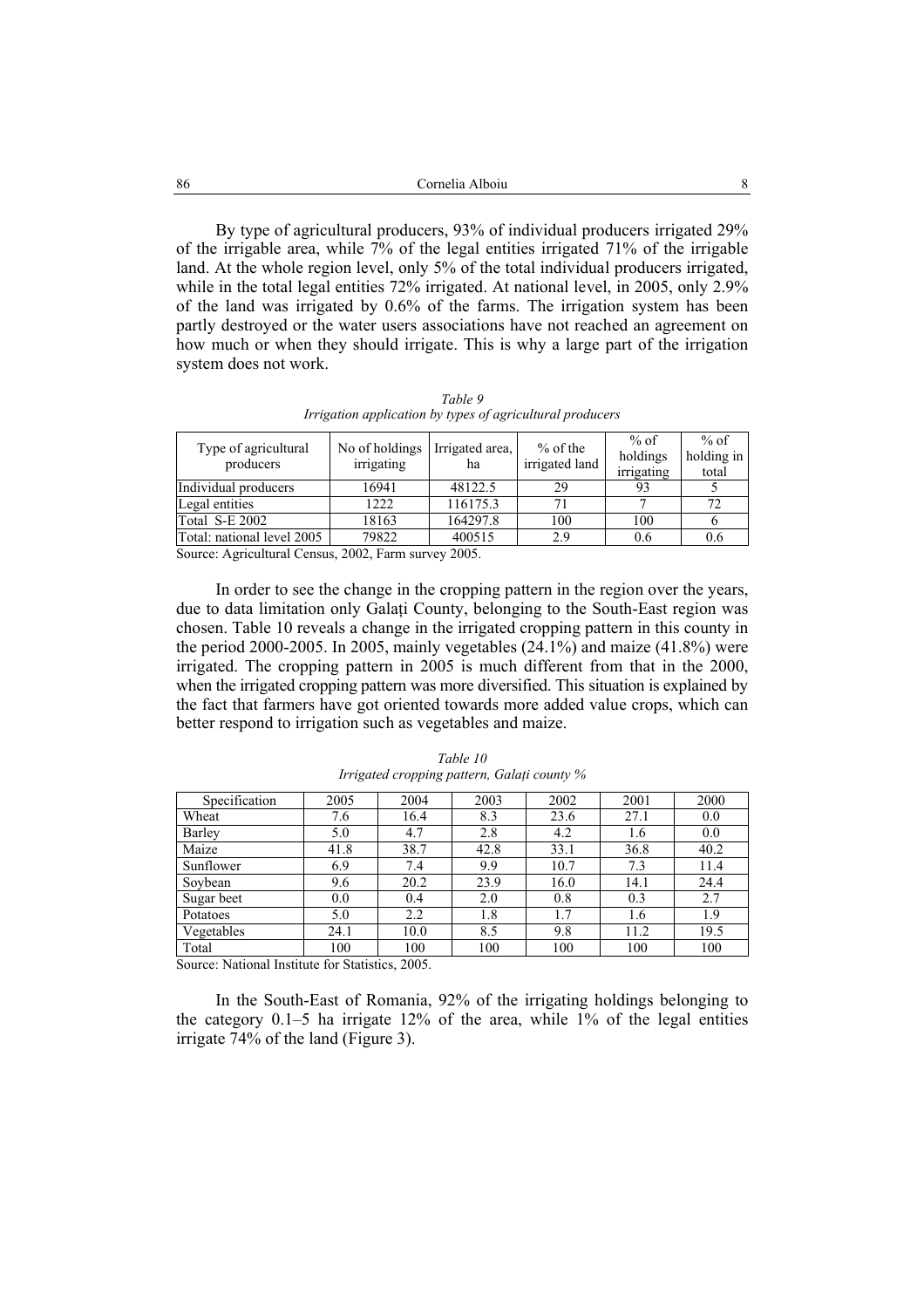

Source: Farm survey 2007.

Figure 3. Number of irrigating holdings and the irrigated area by categories in the South-East region of Romania.

At national level, 96% of the irrigating holdings belonging to the category 0.1–5 ha irrigate 14% of the land, while 1% of the legal entities irrigate 75% of the land. The situation is explained by the polarization land process that took place in the last years. This process is even more obvious at national level (Figure 4). The intermediate land categories, respectively 5-50 ha and 50-100 ha are irrigated by less than 10% of the holdings.



Source: Farm survey 2007.

Figure 4. Number of irrigating holdings and the irrigated area by categories at national level.

### **6. LABOUR FORCE IN THE ROMANIAN AGRICULTURE**

Romania ranks first in the total number of agricultural labour force at the EU level, respectively 20% of the total European labour force.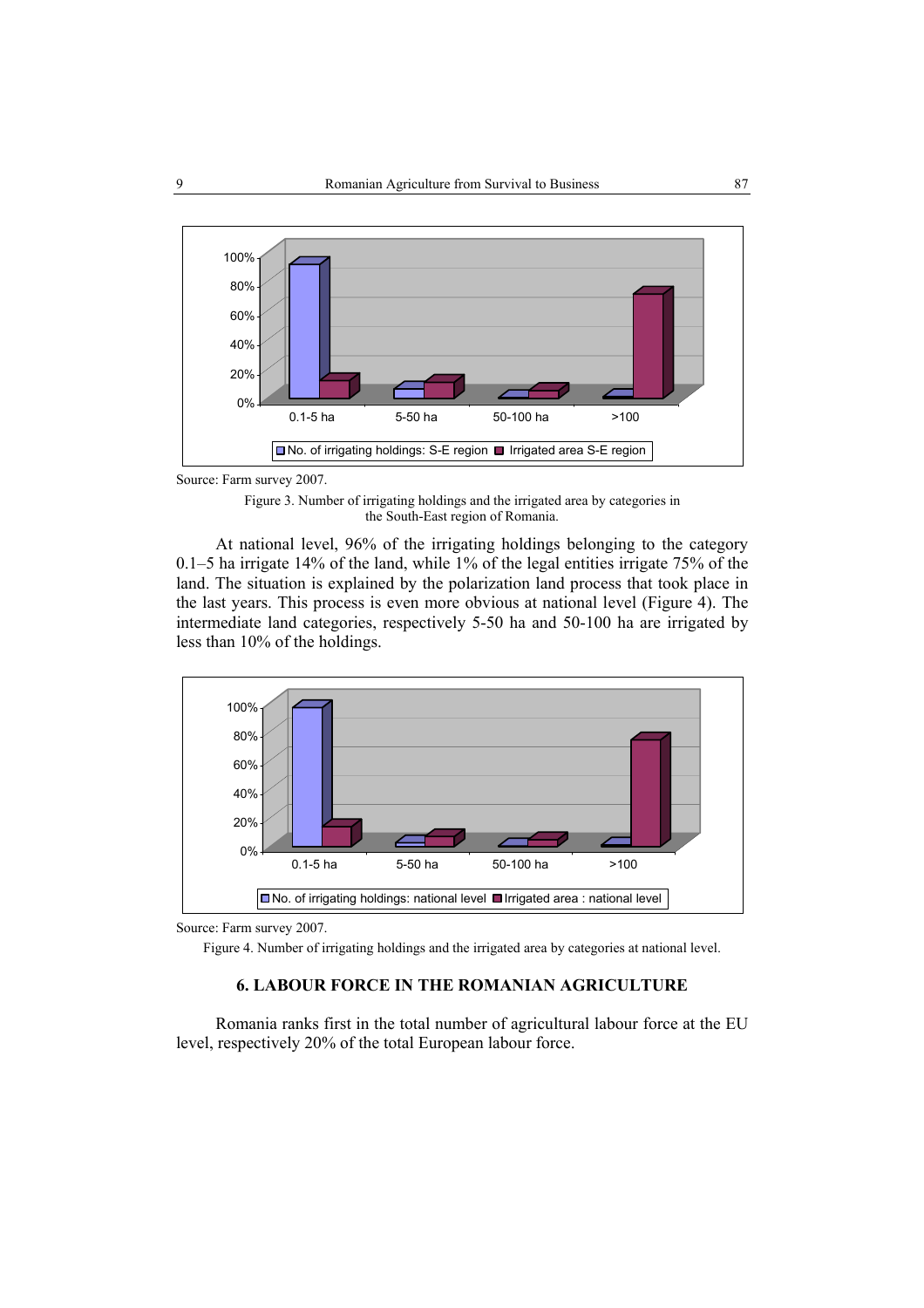| 88 | Cornelia Alboiu |  |
|----|-----------------|--|
|    |                 |  |

The Romanian agriculture employs mainly family labour force, a situation that is similar to the European area. At the European Union level, 23% of the labour force is employed on the subsistence farms, 59% is represented by family labour force and 18% labour force coming from outside the farm (Table 11).

| Table 11                    |  |  |  |  |  |
|-----------------------------|--|--|--|--|--|
| Labour force in agriculture |  |  |  |  |  |

|                                                         |       |       |                             |                                       | THOUSAIRE AIIIIUAI IADOUL UIIIIS |  |
|---------------------------------------------------------|-------|-------|-----------------------------|---------------------------------------|----------------------------------|--|
| Specification                                           | Total |       | Subsistence   Family labour | Labour force coming from outside farm |                                  |  |
|                                                         |       | farms | force                       | Regular                               | Occasional                       |  |
| EU 27 total                                             | 12716 | 2929  | 7447                        | 1459                                  | 881                              |  |
| EU average                                              | 471   | 1077  | 275.7                       | 54                                    | 32.6                             |  |
| Romania                                                 | 2596  | 1241  | 1180                        |                                       | 121                              |  |
| Poland                                                  | 2274  | 547   | 1608                        | 58                                    |                                  |  |
| Belgium                                                 | 70    |       | 55                          |                                       |                                  |  |
| $\sim$ $\sim$ $\sim$ $\sim$ $\sim$ $\sim$ $\sim$ $\sim$ |       |       |                             |                                       |                                  |  |

Source: Eurostat 2007.

\* excluding subsistence farms.

By comparing the Romanian subsistence level to some other European countries (Table 11), it is possible to notice that the Romanian labour force level is similar to that of Poland while Belgium lies at the opposite pole. Also, Poland ranks second in the total number of agricultural labour force, with 17%.



Source: Eurostat 2007.

Figure 5. Labour force in the Romanian agriculture.

Family labour force represents 45% in Romania, and those employed by the subsistence farms represent 48% of total agricultural labour force (Figure 5). Small percentages, 2% and 5% respectively, are represented by regular off-farm labour and occasional off-farm labour.

Thousand annual labour units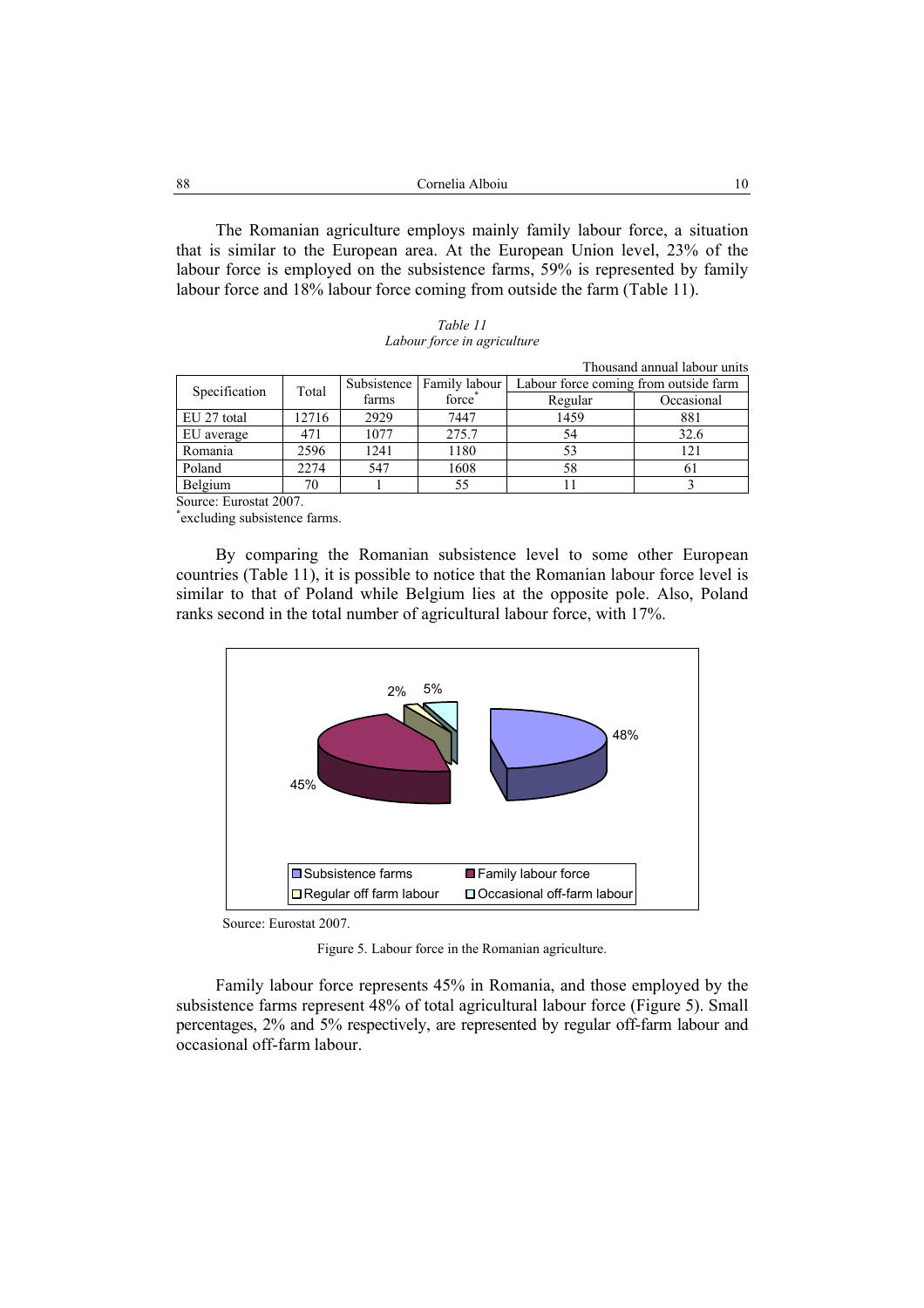At the EU level, 42% of the labour force employed on the subsistence farms comes from Romania, while 16% of the EU family labour force is Romanian. Quite a large percentage of EU occasional off-farm labour is also represented by Romanians (Figure 6).



Source: Eurostat 2007.

Figure 6. Share of the Romanian labour force in the EU agricultural labour force.

# **7. CONCLUSIONS**

Some improvements have been noticed in the last period, although subsistence agriculture continues to prevail in the Romanian agriculture; it can be seen as a social buffer in a period of crisis but also as a good opportunity for the development of the low cost industry (a worker might accept a smaller salary in a factory as long as he can produce for his self-consumption on his own plot of land). The entrepreneurship level is quite low in the S-E region, but higher at national level. Also, the type of entrepreneurship is different. This requires different development strategies for different regions.

Unfortunately, the irrigation infrastructure has been much eroded both at national and regional level, while the irrigated area has decreased by half both at regional and national level.

Subsistence agriculture connects the producer and consumer very closely. In fact, the same person faces some issues on the supply side, some on the demand side, revealing the particular case in which the producer knows exactly the consumers' needs and desires. In this case he can produce accordingly, in terms of quantity and quality in a case of perfect symmetric information. This consideration